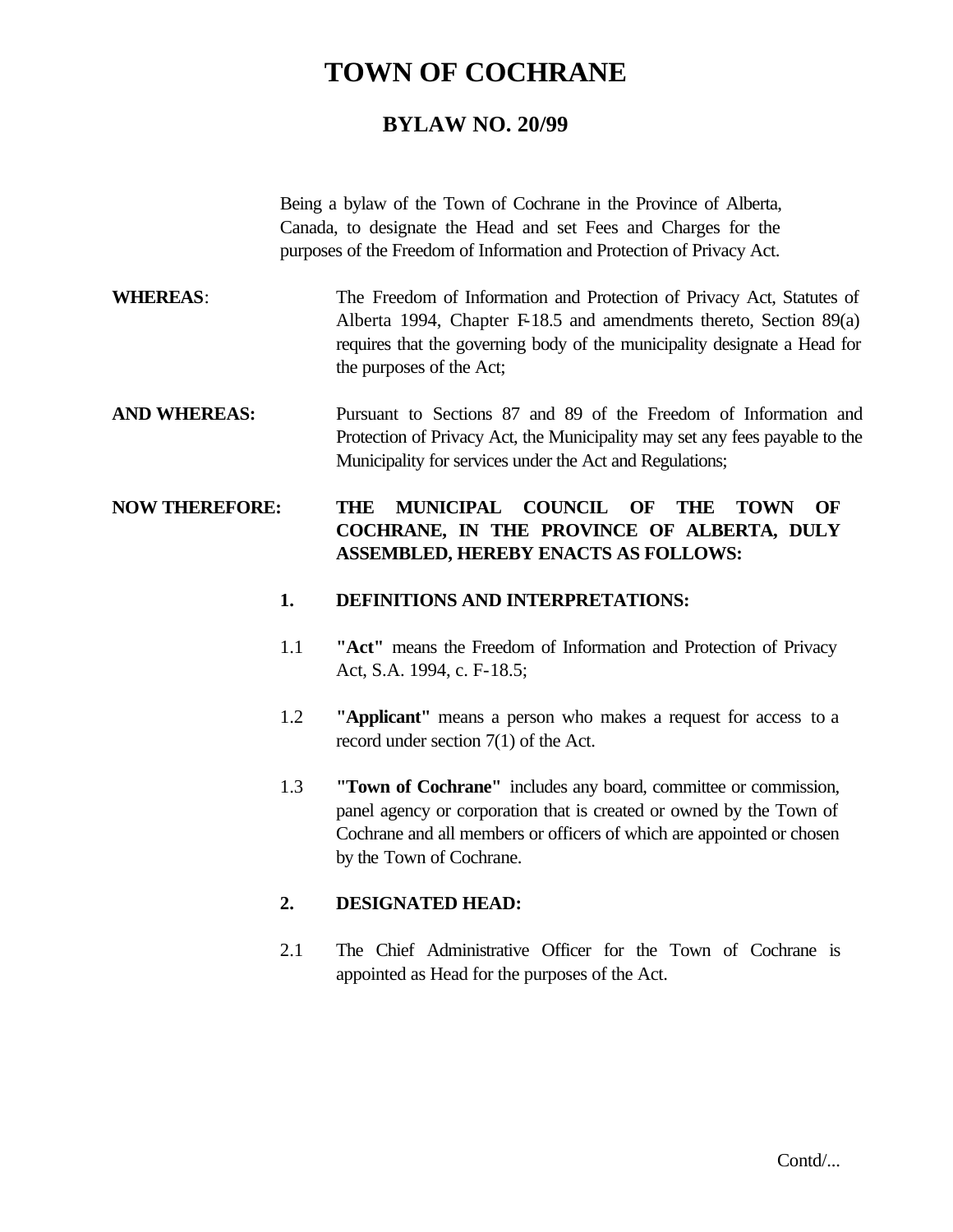#### **3. FEES AND CHARGES:**

3.1 Where an Applicant is required to pay a fee for services, the fee payable shall be in accordance with the attached Schedule "A", which may, from time to time, be amended by resolution of Council.

#### **4. GENERAL:**

4.1 This Bylaw comes into force and effect on the date of final reading.

READ A FIRST TIME THIS 13TH DAY OF SEPTEMBER 1999. READ A SECOND TIME THIS 13TH DAY OF SEPTEMBER 1999. READ A THIRD TIME, BY UNANIMOUS CONSENT, THIS 13TH DAY OF SEPTEMBER 1999.

> \_\_\_\_*Original signed by Lydia Graham*\_\_ Mayor

> > \_\_\_\_\_*Original signed by Julian deCocq*\_ Chief Administrative Office

\_\_\_\_\_\_\_\_\_\_\_\_\_\_\_\_\_\_\_\_\_\_\_\_\_\_\_\_\_\_\_\_\_\_ Date of signing